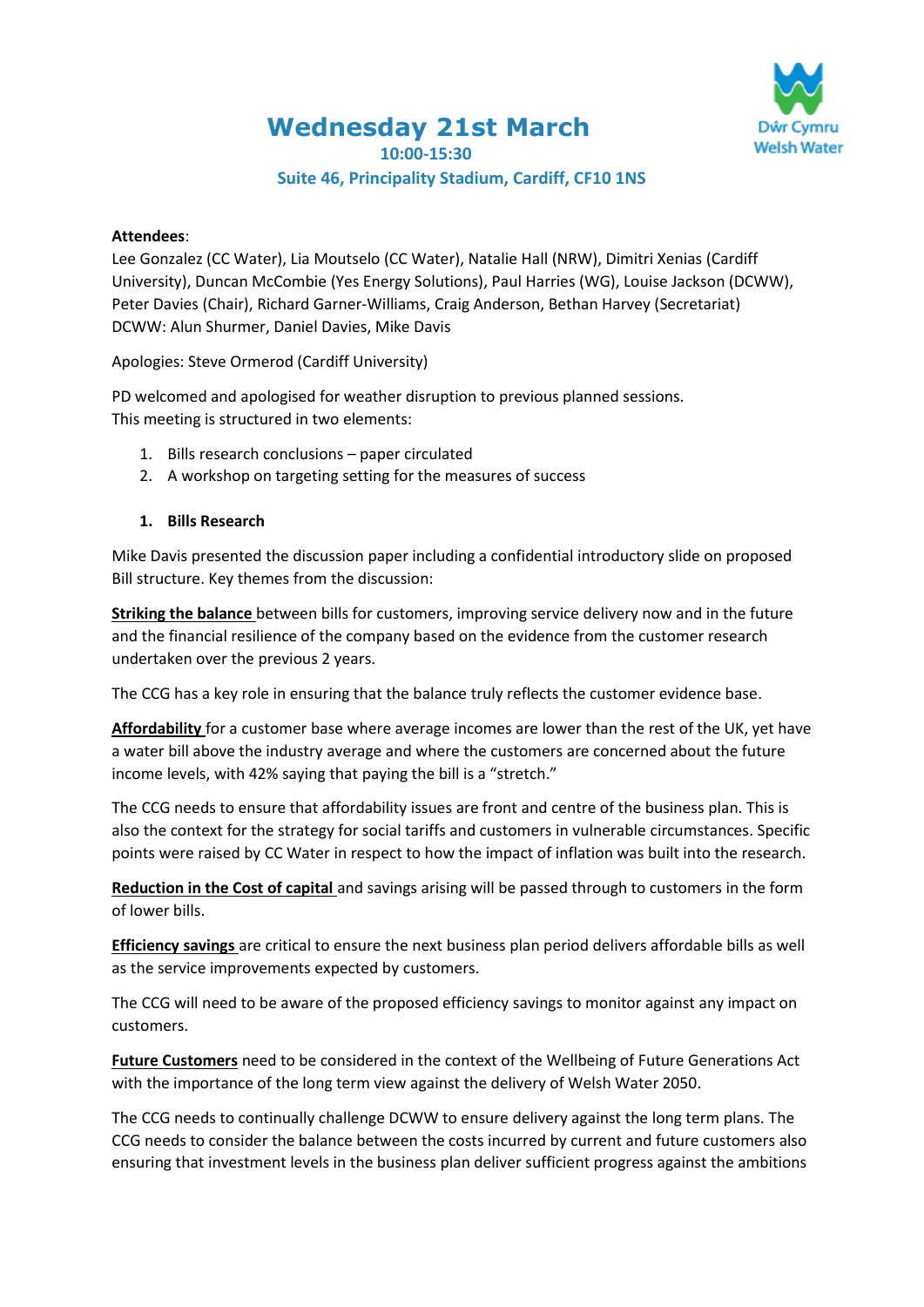set out in WW2050. DCWW have the highest credit rating of any company in the utilities sector which is key to financial sustainability, so critical for future customers that the credit rating is protected.

**Transparency** is critical to maintaining trust of customers.

CCG stressed the importance of the work needed to inform customers on how their bill is constructed and that the impacts of investments are clearly communicated.

**In summary** the CCG were supportive of the conclusions and proposed approach set out in the discussion paper, particularly welcoming the annex references to the customer evidence base from the PR19 research. The CCG will further scrutinise the evidence base to ensure customer views are truly reflected as the detail of the plan is developed from this outline.

(NB – a correction to research sources listed in the appendix was noted by DX)

# **2. Measures of Success and target setting workshop**

## **Customer Driven Targets**

Daniel Davies introduced the workshop setting out the Ofwat guidance on setting stretching targets. The CCG has a key role in ensuring that the company is setting stretching targets, based on customer views captured through robust research.

Daniel then presented the detailed working of the target setting approach for measures of success which are high priorities for customers – water supply interruptions, leakage, internal sewer flooding, pollution incidents, customer acceptability of water quality and external sewer flooding.

The process was based on a cost benefit analysis setting a price control process for water companies to establish the socially optimal combination of service performance levels across the various measures of water company service quality, by analysing the marginal costs and benefits of service quality improvements.

The process draws on the Willingness to Pay research, Performance Commitment research, historical performance data, benchmarking across the sector and other evidence from customer research sources. This generated performance target range within which judgements can be made on what represents a stretching target.

The aim was to provide the CCG with an understanding of the target setting process to be applied to all the relevant measures of success, so as to equip the CCG in its role of ensuring the company is setting stretch targets.

The presentation pack is available at: [https://trello.com/c/SYR7J6cm/37-march-21st-2018](https://trello.com/c/SYR7J6cm/37-march-21st-2018-stretching-targets-workshop) [stretching-targets-workshop](https://trello.com/c/SYR7J6cm/37-march-21st-2018-stretching-targets-workshop)

## **Key themes from workshop discussions**

- Important for CCG to review evidence base for each MOS (Measures of Success) including taking into account weighting given to informed and uninformed elements of research findings.
- The importance of taking into account the range of data sources and not to have an over reliance of the Willingness to Pay research.
- The definition of upper quartile that this makes more sense to be based on upper quartile of customers served as opposed to upper quartile of companies.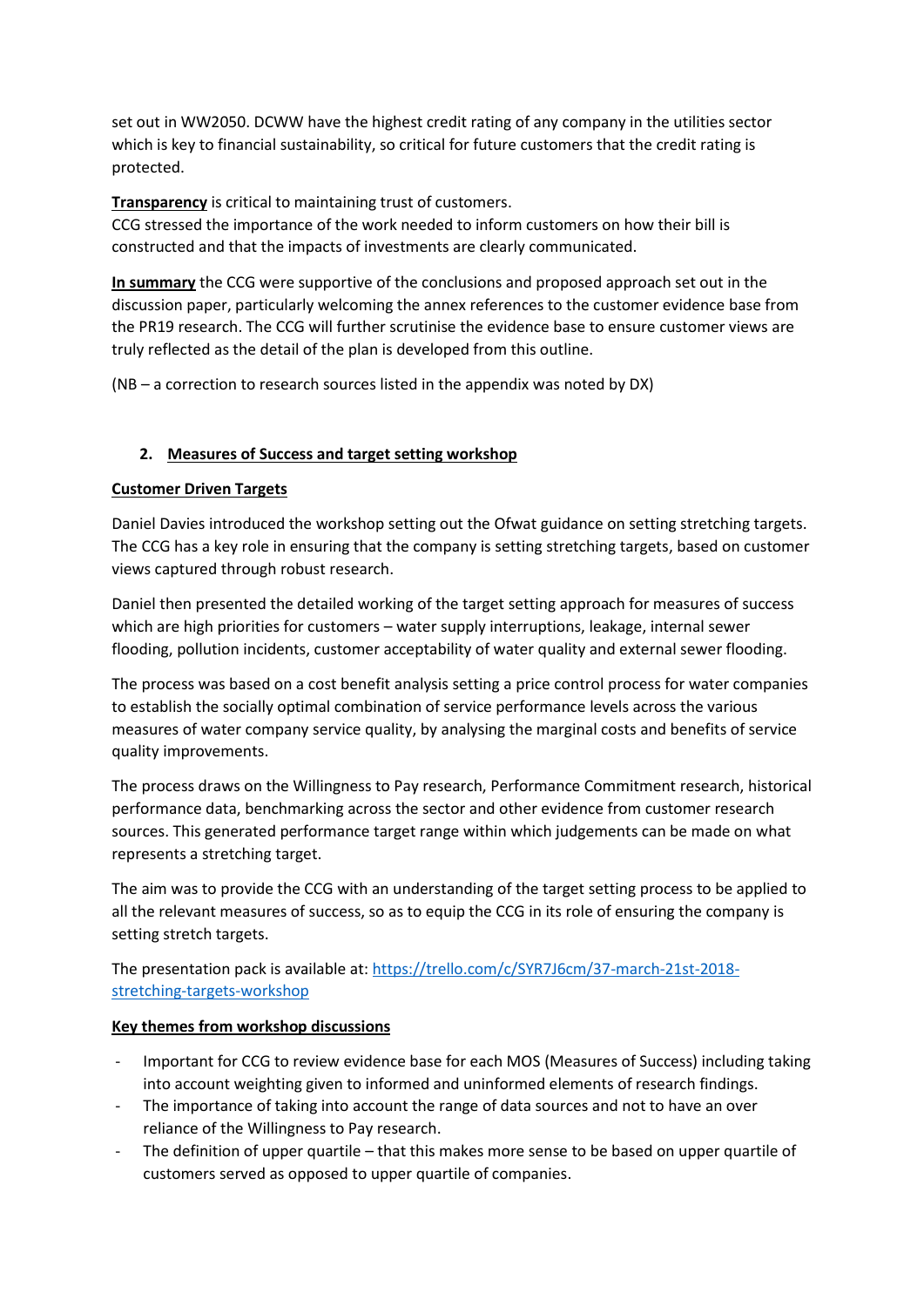- Cost benefit analysis is a useful reference point but isn't the only driver and important to consider consequential social and environmental costs.
- There are instances where it may appropriate for the company to decide "it is the right thing to do - despite the fact that on the whole customers do not support further investment for worst served customers, as a company we think it's right that we improve this service for our customers".
- Clarity needed on compliance requirements against environmental regulation.
- Importance of transparency and communication with customers to understand targets and trade-offs.
- The proposed approach to leakage with focus on support for reducing customer-side leakage.
- Importance of innovation in doing things differently to make a step change across measures of success.
- Key role for customer behaviour change in achieving change expectation that customers become part of the solution.
- Impact of changing context over the next 5 years increased severe weather events.

### **Specific Measure of Success (MOS) targets**

**Measure of Success O4 – Water supply interruptions –** the company performance is below the industry average due to length of pipes per customer and age of pipes. A target of reduction from 12 minutes per customer to 8 minutes over the period is proposed – which would be in the upper quartile if measured by customers served but well below company upper quartile measure. The company believes the customer evidence does not support increasing this target given the significant additional costs involved.

**Measure of Success 05 – Leakage –** represents a measure of millions of litres lost per day between treatment works and customer tap. Ofwat has set a 15% reduction target and is a high priority for customers. Leakage measures vary per property / per km and represent estimates. The economic level of leakage is the "efficient" level of leakage, at which the marginal cost of reducing leakage further is equal to the marginal benefit in terms of saved costs and environmental and social benefits. There is qualitative evidence that customers understand this and do not want to pay above this level. The company has shown biggest level of reduction in the industry in the last few years. Comparative performance depends on the measure used – per household or per km. The target is a reduction from 163 to 143 ml per day reduction to be delivered through focus on reducing customer-side leakage which has the potential of offering multiple benefits in terms of customer engagement.

**Measure of Success 07 Sewer Flooding Internal -** The number of internal flooding incidents per year and identified by Ofwat as one of four measures for which no reason why companies should not target upper quartile performance. Currently 225 properties flooded per year. The company have delivered significant improvement in last few years and is currently ahead of industry upper quartile. The plan is to track upper quartile and reduce property numbers to 203

**Measure of Success 08 Pollution Incidents -** Category 1 – 3 pollution incidents, as reported to the Environment Agency and Natural Resources Wales. The measure used is actual performance although UQ is calculated based on per 1,000km of sewer and identified by Ofwat as one of four measures for which no reason why companies should not target upper quartile performance. There are important consequential costs in that reduction in incidents could give rise to wider benefits to